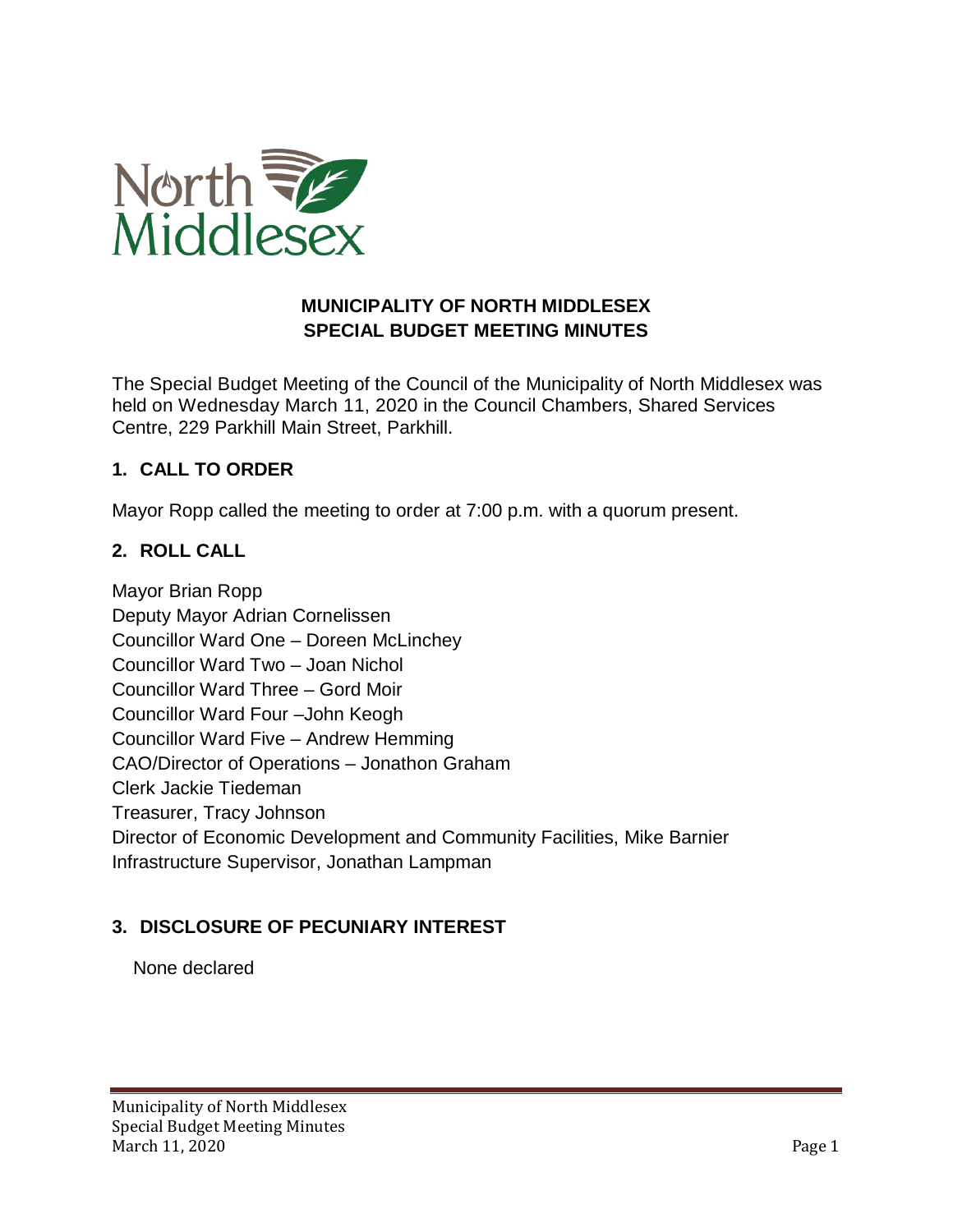### **4. WATER/WASTEWATER BUDGET**

Gary Scandlan, Watson & Associates Economists Ltd presented the Water, Wastewater and Stormwater Rate Study dated February 12, 2020. The study aims to update the analysis for current capital and operating forecasts, costing for lifecycle cost requirements, current volumes and customer profiles. The results of this analysis provides the Municipality with two options for water and wastewater rates; the first option is a base charge and volume rate where 90% of the revenues required are collected through the base charges. The second option is a flat rate charge where all revenues are recovered through a flat rate. In both options, the base charges and flat rates vary based on 2018 metered water volume categories. This allows for the impacts of any increases to be shared amongst all users equally. In addition, an analysis was undertaken to implement a rate structure for stormwater management (capital costs only) to provide for efficient stormwater infrastructure planning and maintenance. The rate analysis contained herein continues to provide fiscally responsible practices that are in line with current provincial legislation at a level of rate increases required for the capital program, operations and lifecycle replacement of the system.

The municipality currently services 2,350 metered water customers and 1,201 wastewater customers. Stormwater services are provided to 1,220 properties. The municipality purchases water from the Lake Huron Primary Water Supply System, which enters the North Middlesex Distribution System from five points. The distribution system is comprised of two water reservoirs, two booster pump stations and multiple water mains totalling almost 475 km. The wastewater system is served by a lagoon facility in Parkhill, a wastewater treatment plant in Ailsa Craig, and a number of pumping stations, force mains and sanitary mains throughout the Municipality.

He advised the report lays out some main issues for consideration when reviewing the rates proposed in this study. The municipality is facing large expenditures due to required capital works in the new few years, significant lifecycle replacement costs for the number of customers, and a high rate of water loss.

As a result of large anticipated capital expenditures, the needs for both water and wastewater are significant for the first half of the forecast period. Additionally, the Municipality has a large linear water system, which requires extensive lifecycle replacement needs. Hence, the required rate increases are substantial for 2020 and require increases throughout the forecast period.

Several questions were asked by Council and responded to by Mr. Scandlan.

In closing, he acknowledged that this is a serious and aggressive rate increase however, it is necessary in order to show the Province that the Municipality is exhausting every avenue locally to address the shortfall. In addition, he will work with staff on lobbying to get access to whatever grants or assistance is available as well.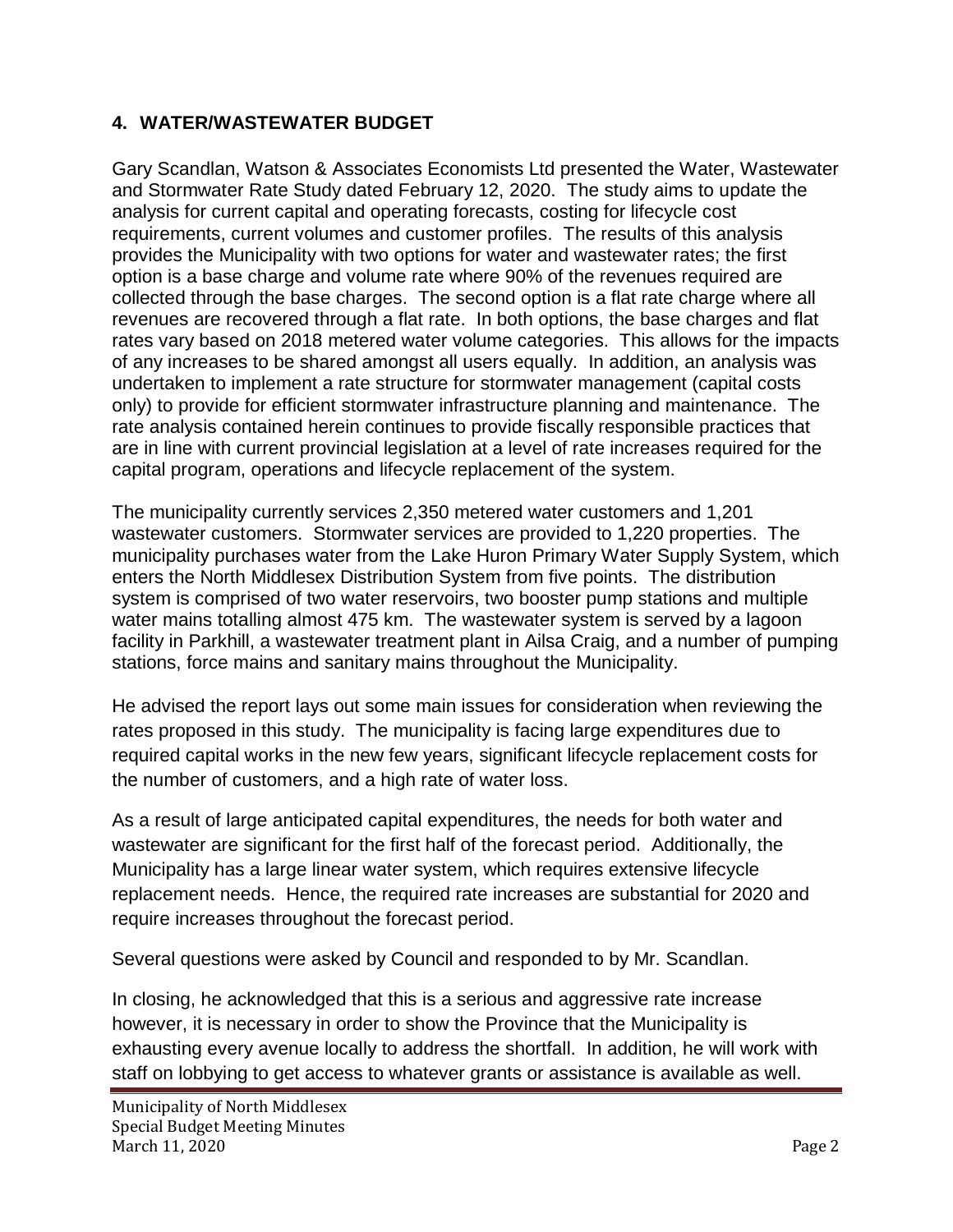Mayor Ropp thanked Mr. Scandlan for his presentation

Treasurer Tracy Johnson then proceeded with the draft Water and Wastewater Budget which included Water Operating including capital projects financed by reserves; Wastewater Operating and Capital including capital financed by reserves. She advised that all user charge revenue used in the preparation of the 2020 budget were calculated at a full year.

Several questions were asked by Council and responded to by staff.

It was stressed that there may be misconception that the Parkhill Development is responsible for the need for a wastewater treatment plant, however, Mr. Graham said the lagoons has been on the radar for while not that options were needed to undertake this project. Any development will actually assist in spreading costs out amongst the users of the sanitary and water systems.

CAO, Jonathon Graham, then presented the staff report. He advised that the report is intended to supplement the presented 2020 Water & Wastewater Budget and the refined and presented Municipality of North Middlesex Water, Wastewater and Stormwater Rate Study – March 11, 2020 (Watson & Associates) whereby linking financial responsibilities, historic trends/decisions within the Municipality's ability to sustain our current (and future) water, wastewater & stormwater infrastructure. He emphasized that this is for Council Information only at this time and no decisions are being recommended for council consideration this evening. The report will be brought forward on March 18<sup>th</sup> following the public meeting on this matter.

The Mayor concluded the meeting stressing the decision that Council has before them is a difficult one however, the facts are there to support the recommendation.

Staff and Council discussed the best way to advertise the upcoming public meeting and the information to make available as well.

The Clerk then presented the following motion for consideration

# **MOTION #067/2020**

**NICHOL/MCLINCHEY**: That Council receive the Water/Wastewater Rate Study from Watson and Associates; and

That Council accept the Water/Wastewater Budget for 2020 in principle; and

That Council receive the staff report and that a decision be deferred until March  $18<sup>th</sup>$ ; and